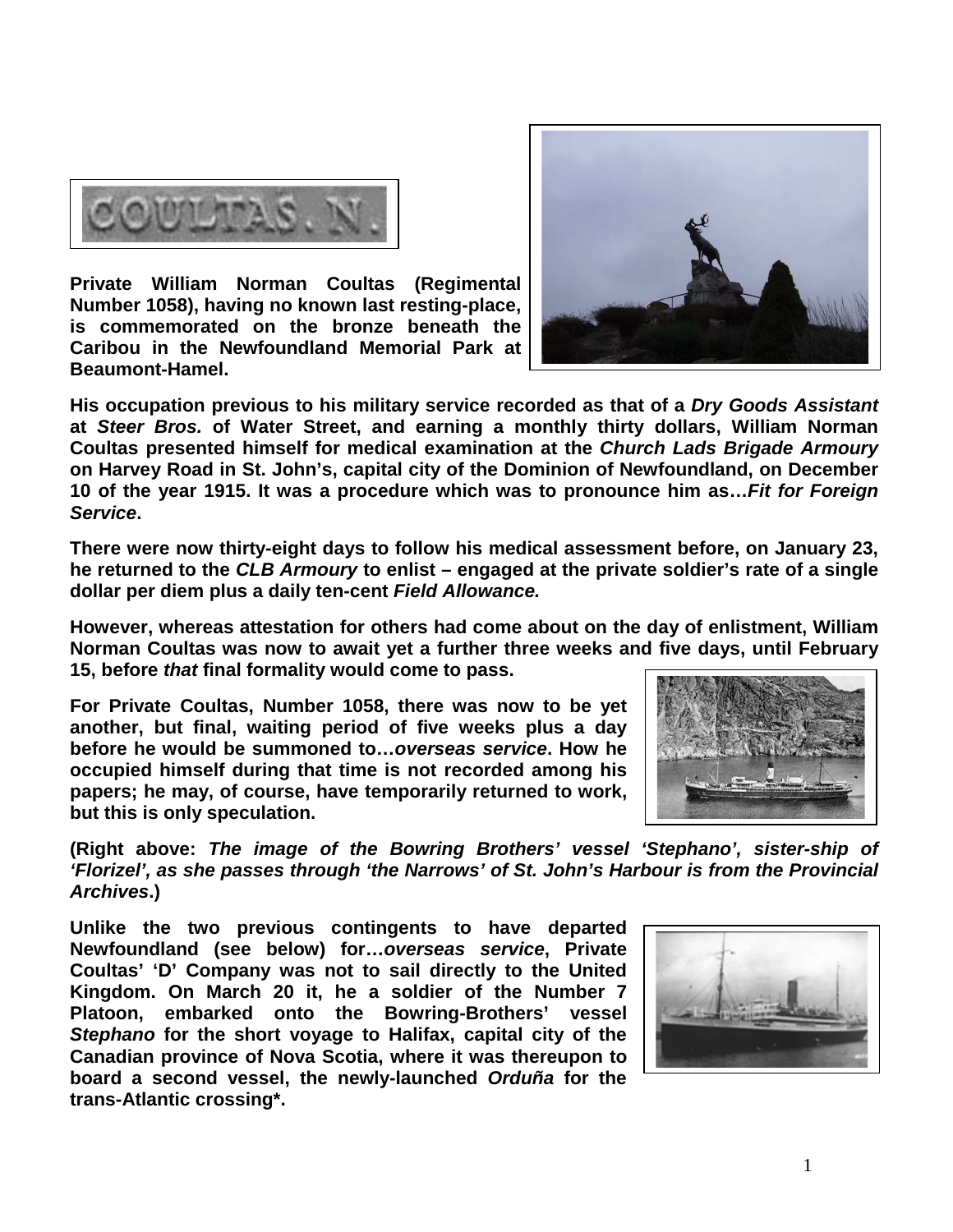2

**(Preceding page:** *The image of Orduña is from the Old Ship Picture Galleries web-site***.** *The vessel was not to be requisitioned during the Great War but would be used by the Cunard Company to operate on its commercial service between Liverpool and New York***.)**

**Having then sailed from Nova Scotia on March 22 for Liverpool, Private Coultas and his**  draft landed there eight days later, on the 30<sup>th</sup>. Once disembarked in Liverpool, the two**hundred fifty men and officers of 'D' Company were thereupon transported on the same date by train directly to Edinburgh, the Scottish capital, to join the Newfoundland Regiment's 'A', 'B' and 'C' Companies.** 

**These units were by this time stationed at the historic Castle, 'A' and 'B' having recently been posted from Fort George and 'C' having arrived directly from home (see further below). After 'D' Company's arrival at the end of that month of March, the Newfoundlanders were now to remain at Edinburgh for the following six weeks.** 

**(Right above:** *From its vantage point on Castle Hill, the venerable fortress overlooks the city of Edinburgh where in 1915 the Newfoundlanders were to provide the first garrison to be drawn from outside the British Isles***. – photograph from 2011)** 

**\* \* \* \* \***

**Five to six months before that time, in the late summer and early autumn of 1914 there had been a period of training of some five weeks on the shores of** *Quidi Vidi Lake* **in the east end of St. John's for the newly-formed Newfoundland Regiment's first recruits – these to become 'A' and 'B' Companies - during which time the authorities had also been preparing for the Regiment's transfer overseas.**

**This first Newfoundland contingent was to embark on October 3, in some cases only days after a recruit's enlistment and/ or attestation. To become known to history as the** *First Five Hundred* **and also as the** *Blue Puttees***, on that day they had boarded the Bowring Brothers' vessel** *Florizel* **awaiting in St. John's Harbour.**

**The ship had sailed for the United Kingdom on the morrow, October 4, 1914, to its rendezvous with the convoy carrying the 1st Canadian Division overseas, off the south coast of the Island.** 

**(Right above:** *The image of Florizel at anchor in the harbour at St. John's is by courtesy of Admiralty House Museum***.)**

**(Right:** *Fort George, constructed in the latter half of the eighteenth century, still serves the British Army to this day***. – photograph from 2011)**





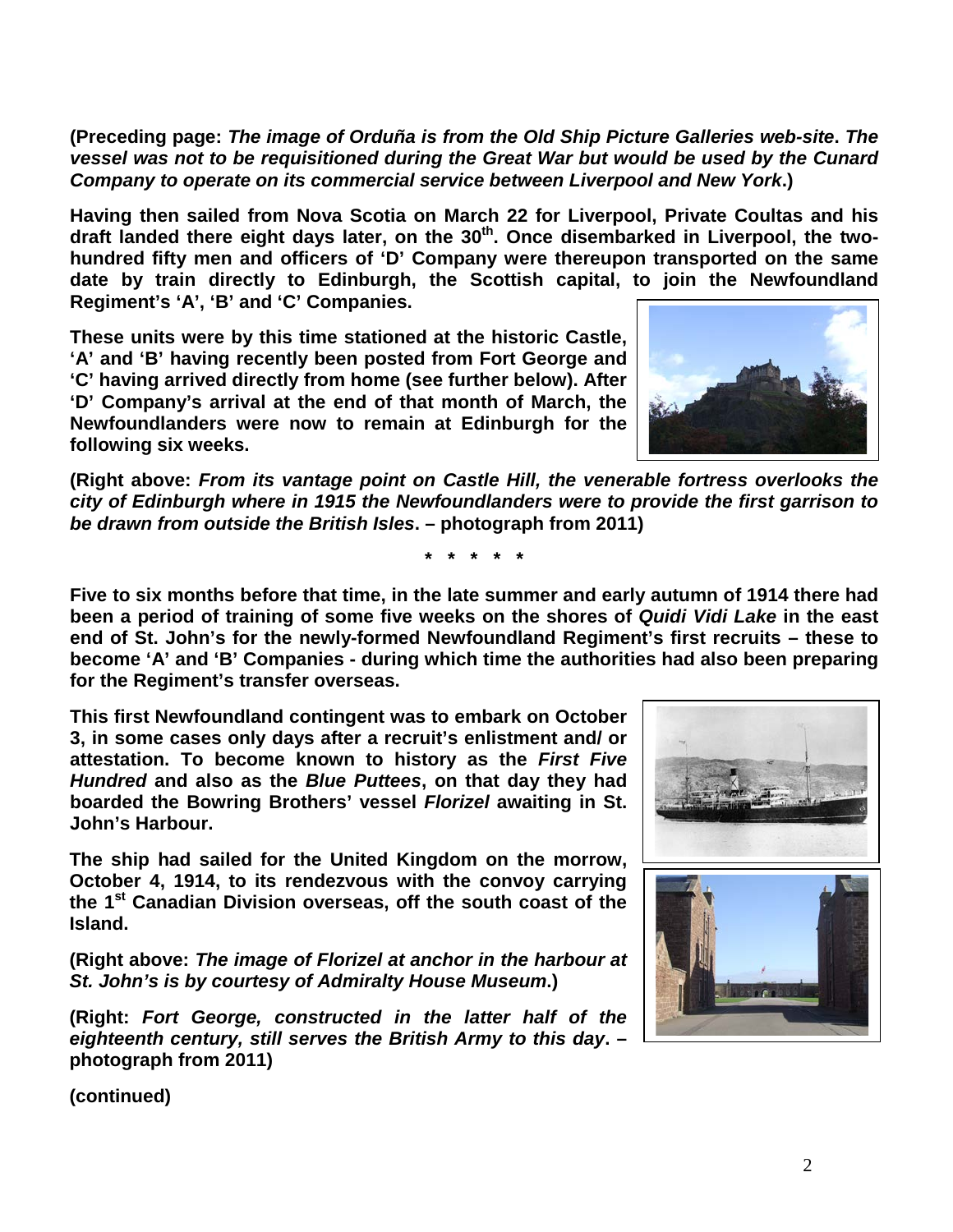**In the United Kingdom this first Newfoundland contingent was to train in three venues during the late autumn of 1914 and then the winter of 1914-1915: firstly in southern England on the Salisbury Plain; then in Scotland at** *Fort George* **– on the Moray Firth close to Inverness; and lastly at Edinburgh Castle – where, as recorded beforehand, it was to provide the first garrison from outside the British Isles.** 

**Only days after 'A' and 'B' Companies had taken up their posting there, on February 16 'C' Company – the first re-enforcements for the original contingent\* - would arrive directly from Newfoundland.**

*\*This contingent, while a part of the Newfoundland Regiment, was not yet a battalion and would not be so for a further five months – as will be seen below.*

**\* \* \* \* \***

**As seen in a previous paragraph, for the month of April and the first days of May of 1915, 'A', 'B', 'C' and 'D' Companies, now united, were to furnish the garrison – the first troops from outside the British Isles to do so - of the guardian of Scotland's capital city. Then, during the first week of May, 'E' Company was to report there…***to duty***…from home. Four days later again, on May 11, the Newfoundland contingent was ordered elsewhere.** 

**On that day, three weeks into spring – although in Scotland there was apparently still snow - the entire Newfoundland unit was dispatched to** *Stobs Camp***, all under canvas and southeastwards of Edinburgh, in the vicinity of the town of Hawick.**

**It was to be at** *Stobs Camp* **that the Newfoundland contingent would eventually receive the re-enforcements from home – 'F' Company which arrived on July 10, 1915 - that would bring its numbers up to that of British Army establishment battalion strength\*. The nowformed 1st Battalion of the Newfoundland Regiment was thus rendered available to be sent on '***active service***'.**

**(Right:** *The Newfoundland Regiment marches past on the training ground at Stobs Camp and is presented with its Colours on June 10, 1915.* **– by courtesy of Reverend Wilson Tibbo and Mrs. Lillian Tibbo)**

**\****This was approximately fifteen hundred, sufficient to furnish four 'fighting' companies, two re-enforcement companies and a headquarters staff.*

**At the beginning of that August of 1915, the four senior Companies, 'A', 'B', 'C' and 'D', were then sent south from** *Stobs Camp* **to undergo a final two weeks of training, as well as an inspection by the King, at Aldershot. This force, now the 1st Battalion of the Newfoundland Regiment, was thereupon attached to the 88th Brigade of the 29th Division of the (British) Mediterranean Expeditionary Force.**

**Meanwhile the two junior Companies, 'E' – last arrived at Edinburgh and the aforementioned 'F', were ordered transferred to Scotland's west coast, to Ayr, there to provide the nucleus of the newly-forming 2nd (***Reserve***) Battalion.**



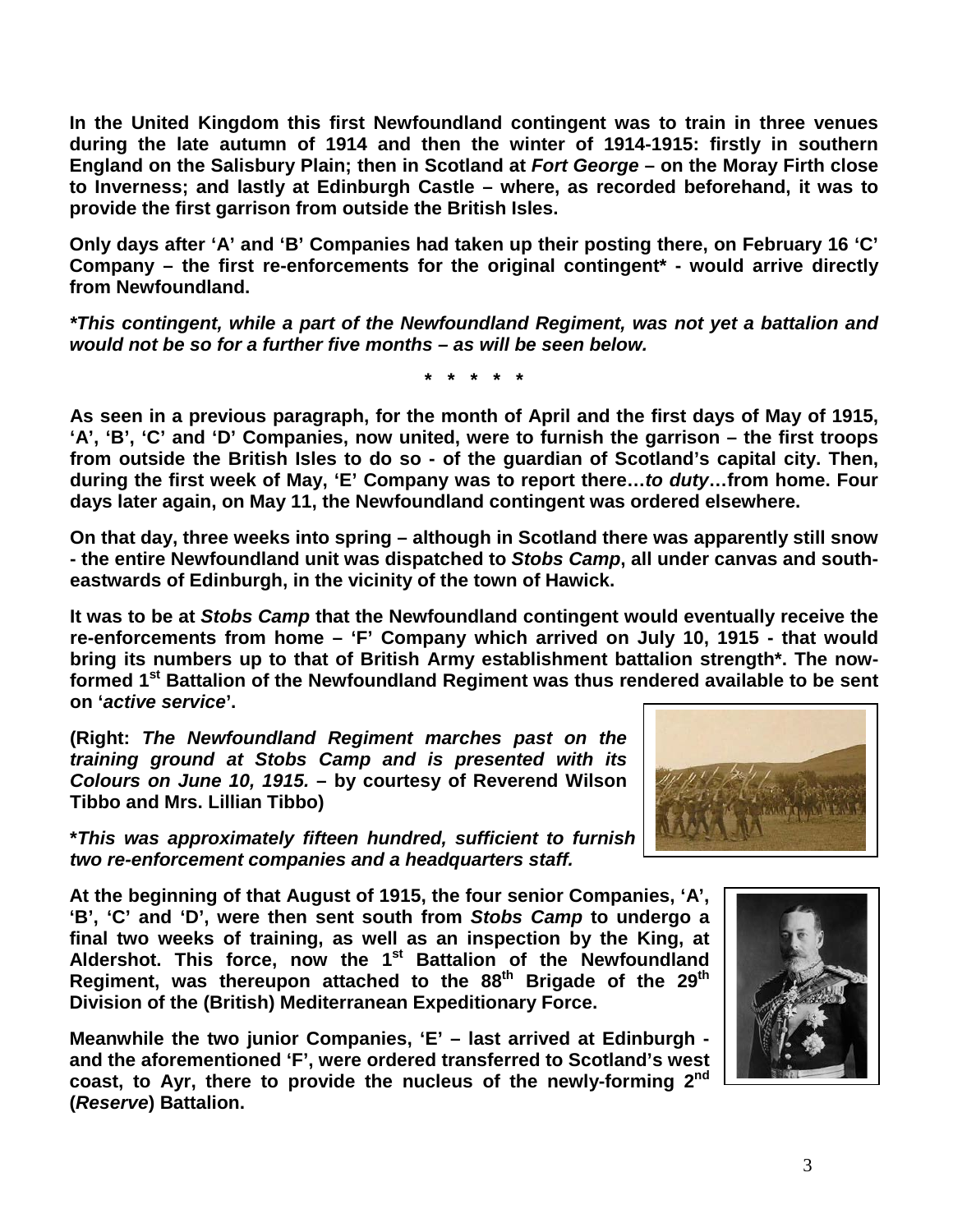**(Preceding page:** *George V, by the Grace of God, of the United Kingdom of Great Britain and Ireland and of the British Dominions beyond the Seas, King, Defender of the Faith, Emperor of India* **– the photograph is from** *Bain News Services* **via the** *Wikipedia* **web-site.)**

**It was while the Newfoundland Battalion was in training during those weeks at Aldershot, on August 15 that Private Coultas would be prevailed upon to enlist for the duration of the conflict.**

**\****At the outset of the War, perhaps because it was felt by the authorities that it would be a conflict of short duration, the recruits enlisted for only a single year. As the War progressed, however, this was obviously going to cause problems and the men were encouraged to re-enlist***.**

**(Right above:** *Some of the personnel of 'A', 'B', 'C' and 'D' Companies of the 1st Battalion of the Newfoundland Regiment at Aldershot in August of 1915, prior to its departure to active service on the Gallipoli Peninsula* **– from** *The Fighting Newfoundlander* **by Col. G.W.L. Nicholson, C.D.)**

**(Right:** *The image of Megantic, here in her peace-time colours of a 'White Star Line' vessel, is from the Old Ship Picture Galleries web-site***.)**

**On August 20, 1915, Private Coultas and his Newfoundland unit embarked in the Royal Navy Harbour of Devonport onto the requisitioned passenger-liner** *Megantic* **for passage to the Middle East and to the fighting against the Turks. There, a month later – having spent some two weeks billeted in British barracks in the vicinity of the Egyptian capital, Cairo - on September 20, the 1st Battalion was to land at** *Suvla Bay* **on the**  *Gallipoli Peninsula***.**

**(Right above:** *Kangaroo Beach, where the officers and men of the 1st Battalion, Newfoundland Regiment, landed on the night of September 19-20, 1915, is to be seen in the distance at the far end of Suvla Bay. The remains of a landing-craft are still clearly visible in the foreground on 'A' Beach***. – photograph taken in 2011)**

**(Right above:** *Newfoundland troops on board a troop-ship anchored at Mudros: either Megantic on August 29, Ausonia on September 18, or Prince Abbas on September 19 – Whichever the case, they were yet to land on Gallipoli***. – from Provincial Archives)**

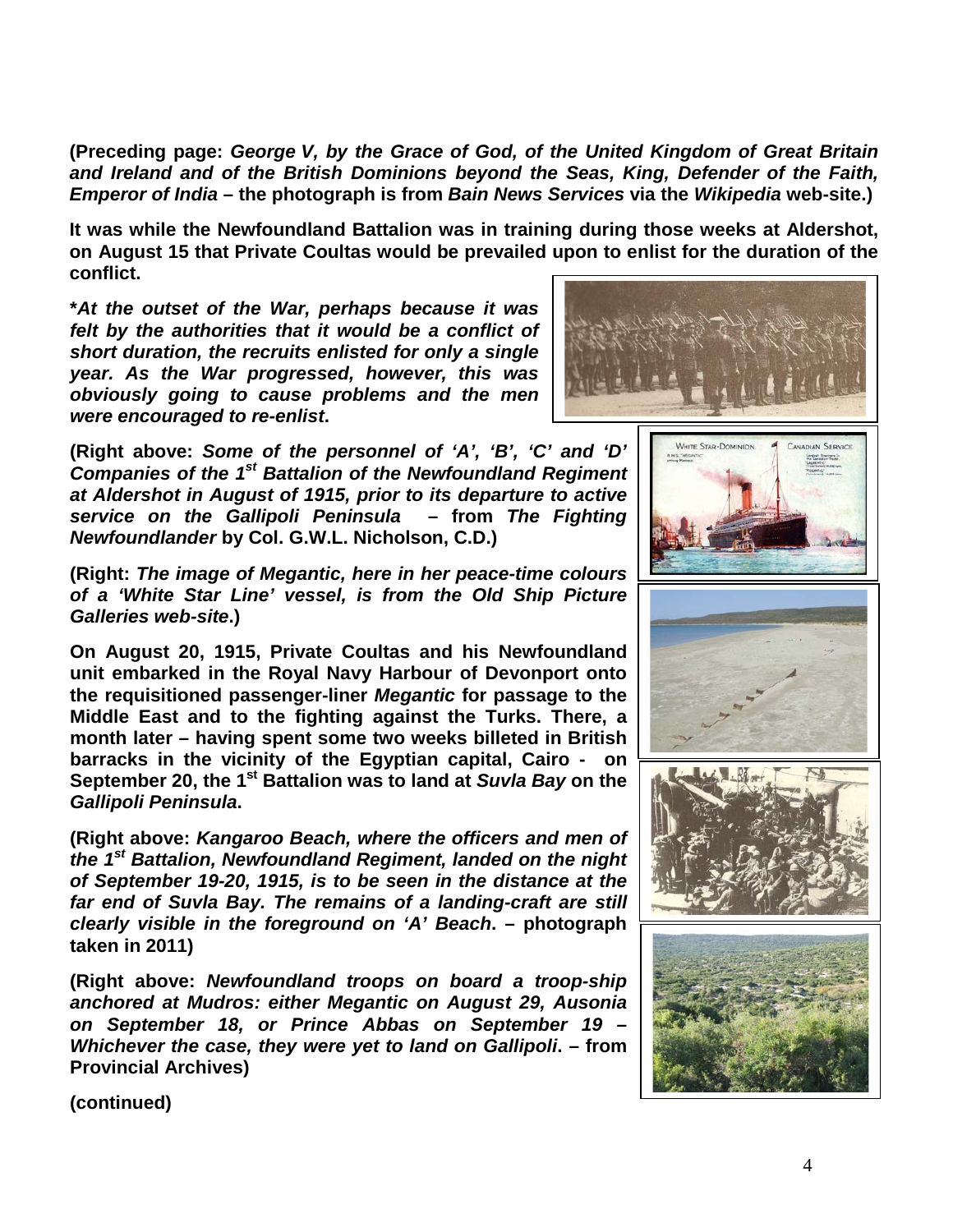**(Preceding page:** *A century later, the area, little changed from those far-off days, of the Newfoundland positions at Suvla Bay, and where the 1st Battalion of the Newfoundland Regiment was to serve during the autumn of 1915* **– photograph from 2011)**

**When the Newfoundlanders landed from their transport ship at** *Suvla Bay* **on that September night of 1915 they were to disembark into a campaign that was already on the threshold of collapse.**

**Not only in the area where the Newfoundland Battalion was to serve but, even ever since the very first days of the operation in April of 1915, the entire** *Gallipoli Campaign,* **including the operation at** *Suvla Bay,* **was proving to be little more than a debacle:** 

**Flies, dust, disease, the frost-bite and the floods – and of course the casualties inflicted by an enemy who was to fight a great deal better than the British High Command\* had ever anticipated – were eventually to overwhelm the British-led forces and those of the French, and it would finally be decided to abandon not only** *Suvla Bay* **but the entire** *Gallipoli* **venture.**



**(Right:** *No-Man's-Land at Suvla Bay as seen from the Newfoundland positions* **– from** *Provincial Archives***)**

**(Right below:** *An un-identified Newfoundland soldier in the trenches at Suvla Bay –* **from**  *Provincial Archives***)**

*\*Many of the commanders chosen were second-rate, had been brought out of retirement, and had little idea of how to fight – let alone of how to win. One of the generals at Suvla, apparently, had handed in his resignation during the Campaign and had just gone home.*

**November 26 of 1915 would see perhaps the nadir of the Newfoundland Battalion's fortunes at Gallipoli; there was to be a freak rain-, snow- and ice-storm strike the** *Suvla Bay* **area and the subsequent floods had wreaked havoc amongst the forces of both sides. For several days, survival rather than the enemy was to be the priority.**

**There were to be many casualties on both sides, some of them, surprised by the sudden inundation of their positions, fatalities who had drowned in their trenches – although no Newfoundlanders were to be among that number. Numerous, however, were those afflicted by trench-foot and by frost-bite.**

**And Private Coultas was one among that number.**

**\* \* \* \* \***

**Only days following that cataclysmic storm, on November 30 Private Coultas was admitted into the 26th Casualty Clearing Station at** *Suvla Bay* **suffering from the aforementioned frostbite. From there he was evacuated on December 2 to the 3rd Australian General Hospital at Mudros on the Greek island of Lemnos some seventy kilometres distant.**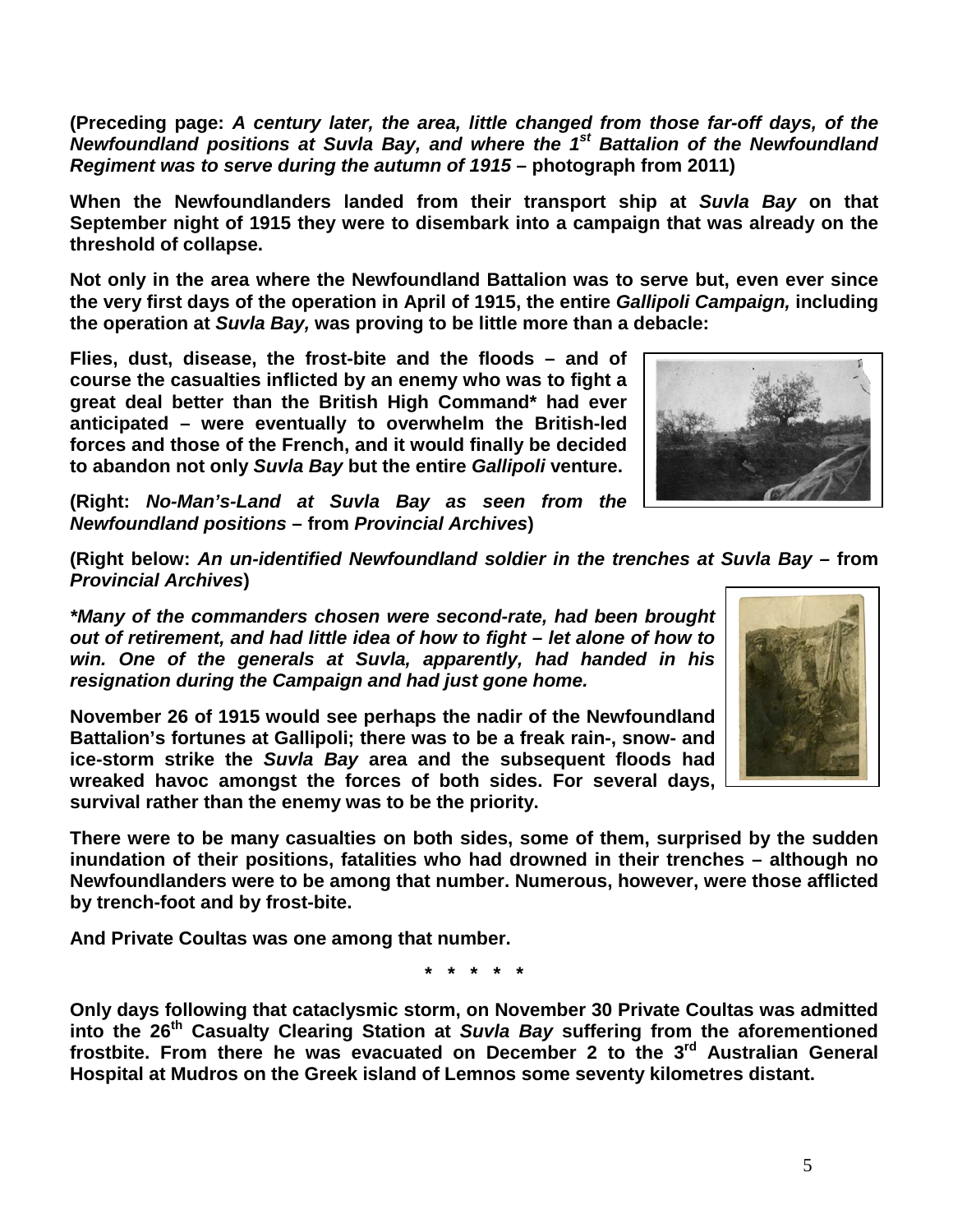**(Right:** *By the end of the year 1915, a goodly number of Allied medical establishments, many of them under canvas, and other facilities almost entirely surrounded the crowded bay and the minuscule harbour at Mudros.* **– from** *Illustration***)**

**It was an ex-trans-Atlantic liner, by then converted into His Majesty's Hospital Ship** *Aquitania***, onto which Private Coultas was embarked on December 26, Boxing Day of 1915, for passage back to the United Kingdom. He had by then undergone twenty-four days of treatment and there was more to follow.**

**Upon his arrival in England on January 3 of the New Year, 1916, he was transported to and admitted into the 3rd London General Hospital in the Borough of Wandsworth.**

**(Right above:** *Some of the peace-time passenger facilities on board Aquitania seen here in use as war-time hospital wards* **– the original photograph from the** *Cunard Archives***)**

**(Right:** *The main building of what was to become the 3rd London General Hospital during the Great War had originally been opened, on July 1st of 1859, as a home for the orphaned daughters of British soldiers, sailors and marines***. – photograph from 2010)**

**(Right below:** *A party of Newfoundland patients, dressed in hospital uniform but otherwise unfortunately unidentified, is seen here convalescing in the grounds of the 3rd London General Hospital at Wandsworth –* **by courtesy of Reverend Wilson Tibbo and Mrs. Lillian Tibbo)**

**After his further treatment and then convalescence, Private Coultas was granted the customary ten-day furlough granted military personnel upon release from hospital. It was from February 2 to 11, all of which time he spent in Edinburgh, staying at the** *Waverley Hotel* **which throughout the** *Great War* **offered special rates to service personnel.**

**He was then ordered posted for a brief period to the Regimental Depot at Ayr.**

**(Right:** *The image of the Waverley Hotel in the Scottish capital city is from Wikipedia. The aforementioned offers made the small chain a popular destination for those in uniform when they had a period of leave***.)**







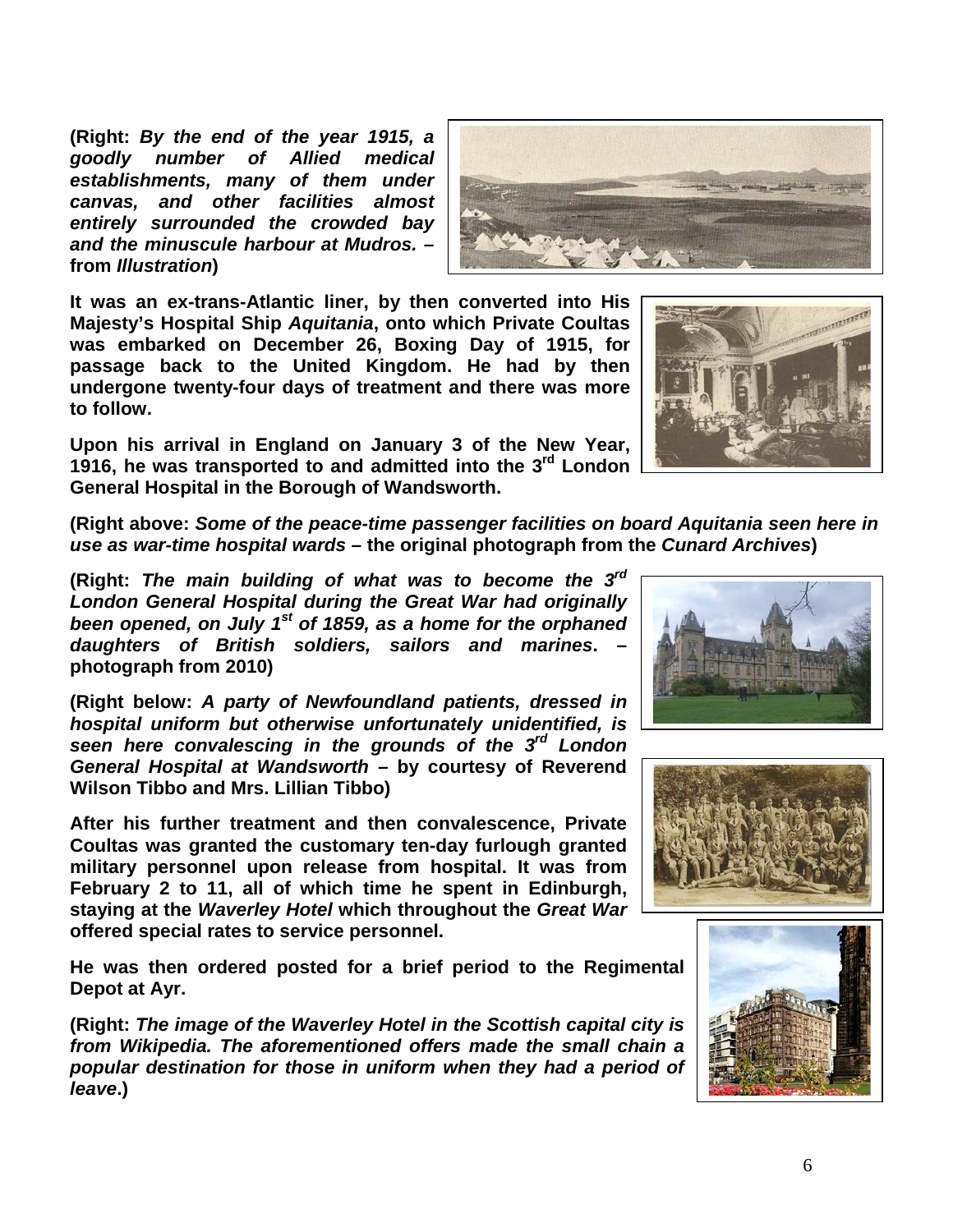**At the end of this summer of 1915, the once-Royal Borough of Ayr on Scotland's west coast was to begin to serve as the overseas base for the 2nd (***Reserve***) Battalion of the Newfoundland Regiment from where – as of November of 1915 and up until January of 1918 - re-enforcement drafts from home were to be despatched to bolster the 1st Battalion's numbers, at first to the Middle East and then later to the**  *Western Front***.**

**(Right above:** *An aerial view of Ayr, likely from the period between the Wars: Newton-on Ayr, where were quartered the 'other ranks', is to the left of the River Ayr and the Royal Borough, where were housed the officers, is to the right***. – by courtesy of the** *Carnegie Library* **at Ayr)**

**(Right:** *The High Street in Ayr as shown on a postcard of the time, the imposing Wallace Tower – it stands to this day (2017) - dominating the scene* **– by courtesy of Reverend Wilson Tibbo and Mrs Lillian Tibbo.**

**The 3rd Re-enforcement Draft from Ayr, Private Coultas among its ranks, passed through the English south-coast port-city of Southampton en route to the Continent on March 28 of 1916, embarking onto His Majesty's Transport** *Archangel* **en route**  for the Continent. On the 30<sup>th</sup>, two days later, the draft **disembarked in Rouen, capital city of Normandy, and made its way to the large British Expeditionary Force Base which had been established there. There the Newfoundland reenforcements were to spent time in final training and organization\* before moving off to a rendezvous with the parent unit.**

**(Right above:** *The image of a troop-laden 'Archangel' leaving port is from the Old Ship Galleries web-site***.)**

**(Right:** *British troops in the early days of the Great War disembark at Rouen on their way to the Western Front. –* **from**  *Illustration***)**

*\*Apparently the standard length of time for this final training at the outset of the war had been ten days – although this was to become more and more flexible as the War progressed - in areas near Rouen, Étaples, LeHavre and Harfleur that became known notoriously to the troops as the Bull Rings.*

**Most of those of the 3rd Re-enforcement Draft – Private Coultas once more among them – and a few from elsewhere who now had joined them in Rouen, reported…***to duty***…with the parent 1st Battalion on April 15 in the French village of Englebelmer, just behind the lines of the** *Western Front***.**







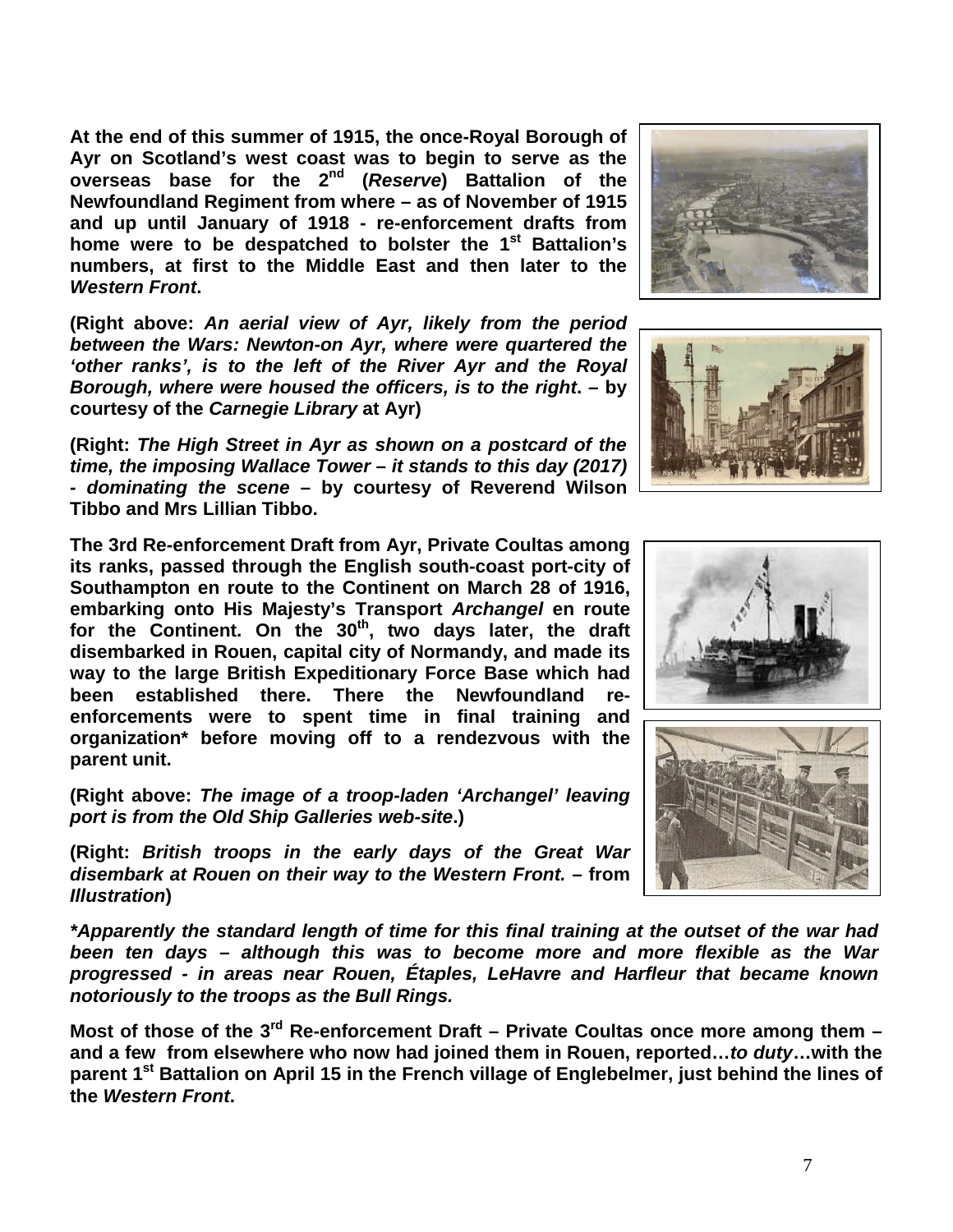8

**\* \* \* \* \***

**During the days and few weeks that had followed the departure of Private Coultas for medical attention, the British positions at** *Suvla Bay* **had been becoming ever more and more untenable and thus on the night of December 19-20, the entire area had been abandoned – the Newfoundlanders, the only non-British unit to serve there, to form a part of the rearguard.** 

**(Right above:** *Cape Helles as seen from the Turkish positions on the misnamed Achi Baba, positions which were never breached: The Newfoundland positions were to the right-hand side of the picture***. – photograph from 2011)**

**Some of the Battalion personnel were to be evacuated to the nearby island of Imbros, some to Lemnos, further away; but in neither case had the respite been of a long duration; the Newfoundland Battalion would be transferred only two days later to the area of** *Cape Helles***, on the western tip of the**  *Gallipoli Peninsula***.**

**(Right:** *'W' Beach at Cape Helles as it was only days before the final British evacuation* **– from** *Illustration***)**

**The British, Indian and** *Anzac* **forces – the Australian and New Zealand Army Corps was also to serve at** *Gallipoli* **– had by then only been marking time until a complete withdrawal of the** *Peninsula* **could be undertaken.** 

**This final operation had taken place on the night of January 8-9, the Newfoundland Battalion to furnish part of the British rear-guard on this second occasion also.**

*\*Lieutenant Owen Steele of St. John's, Newfoundland, is cited as having been the last soldier of the Mediterranean Expeditionary Force to step into the final small boat to sail from the Gallipoli Peninsula.*

**(Right:** *'W' Beach almost a century after its abandonment by British forces in January of 1916 and by the Newfoundlanders who were to be the last soldiers off the beach***:** *Vestiges of the wharves in the black-and-white picture are still to be seen.* **– photograph from 2011)**

**Immediately after the British had evacuated the entire** *Gallipoli Peninsula* **in January of 1916, the Newfoundland Battalion was to be ordered to the Egyptian port-city of Alexandria, to arrive there on the 15th of that month. The Newfoundlanders would then on the morrow be transferred southward to the vicinity of Suez, a port at the southern end of the Canal which bears the same name, there to await further orders since, at the time, the subsequent destination of the British 29th Division was yet to be decided\*.**





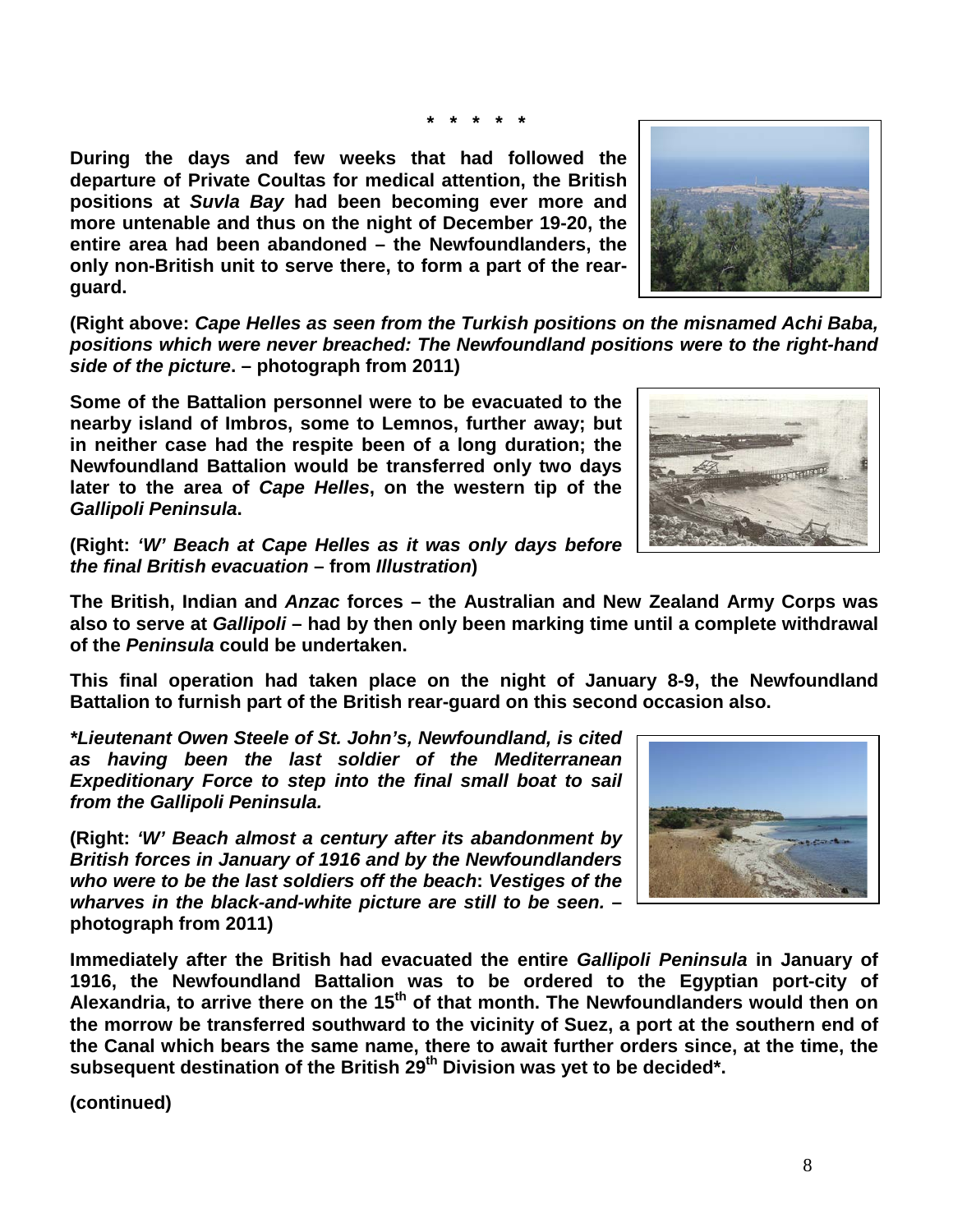*\*Bulgaria had entered the conflict on the side of the Central Powers, and Salonika was soon to become a theatre of war.*

**(Right:** *The British destroy their supplies during the final evacuation of the Gallipoli Peninsula. The men of the 1st Battalion of the Newfoundland Regiment were among the last to leave on two occasions, at both Suvla Bay and Cape Helles***. – photograph taken from the battleship** *Cornwallis* **from**  *Illustration***)**

**After a two-month interim spent in the vicinity of Port Suez, the almost six-hundred officers and** *other ranks* **of the 1st Battalion boarded His Majesty's Transport** *Alaunia* **at Port Tewfiq, on March 14 to begin the voyage through the** *Suez Canal* **en route to France.** 

**(Right:** *Port Tewfiq at the south end of the Suez Canal as it was just prior to the Great War* **– from a vintage post-card)**

**The Newfoundlanders would disembark eight days afterwards in the Mediterranean port-city of Marseilles, on March 22.**

**(Right:** *British troops march through the port area of the French city of Marseilles***. – from a vintage post-card)**

**Some three days after the unit's disembarkation on March 22, the Newfoundland Battalion's train was to find its way to the small provincial town of Pont-Rémy, a thousand kilometres to the north of Marseilles. It had been a cold, miserable journey, the blankets provided for the troops having inexcusably travelled unused in a separate wagon.**

**Having de-trained at the local station at two o'clock in the morning, the Newfoundlanders were now still to endure the long, dark march ahead of them before they would reach their billets at Buigny l'Abbé.**

**It is doubtful if many of those tired soldiers were to pay much attention to the slow-moving stream flowing under the bridge over which they then marched on their way from the station. But some three months later** *the Somme* **was to have become a part of their history.**

**(Right:** *A languid River Somme as seen from the bridge at Pont-Rémy* **– photograph from 2010)**

**On April 13, the 1st Battalion subsequently marched into the village of Englebelmer – perhaps some fifty kilometres in all from Pont-Rémy - where it would be billeted, would receive re-enforcements from Scotland via Rouen and, in two days' time, would be introduced into the communication trenches of the** *Western Front.*





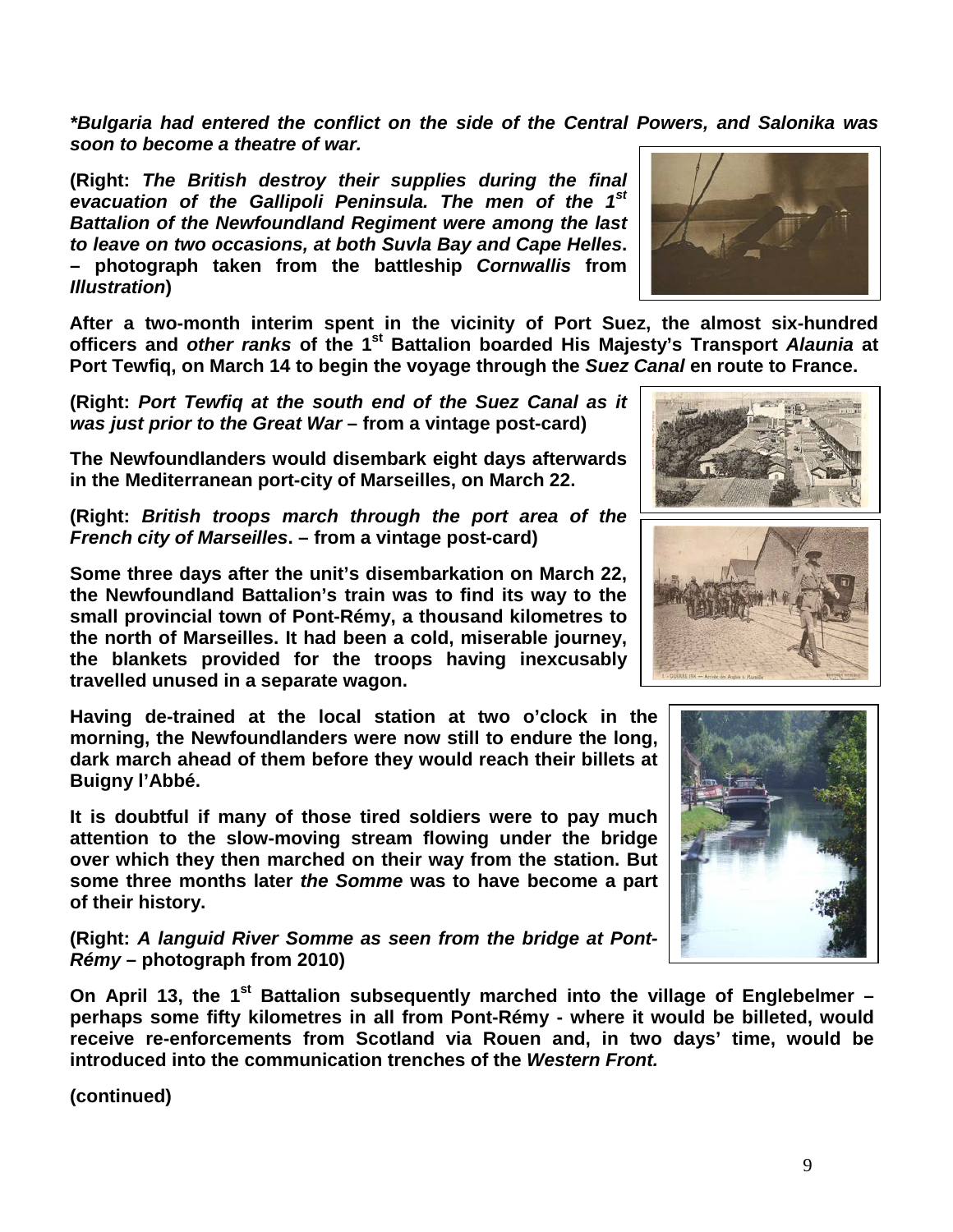**The above-mentioned…re-enforcements from Scotland via Rouen…had been, of course, those cited in an earlier paragraph as including a certain Private Coultas returning to rejoin the Newfoundland Battalion.**

**\* \* \* \* \***

**Just days following the Newfoundland unit's arrival on the** *Western Front***, two of the four Companies – 'A', and 'B' – were to take over several support positions from a British unit\* before the entire Newfoundland unit was then ordered to move further up for the first time into forward positions on April 22.**

*\*It should be said that the Newfoundland Battalion and twohundred men of the Bermuda Rifles who were serving at the time in the 2nd Lincolnshire Regiment Battalion, were then the only units at the Somme from outside the British Isles - true also on the day of the attack on July 1.*

**(Right:** *A part of the re-constructed trench system to be found in the Newfoundland Memorial Park at Beaumont-Hamel* **– photograph from 2009(?))**

**Having then been withdrawn at the end of that April to the areas of Mailly-Maillet and Louvencourt where they would be based for the next two months, the Newfoundlanders were soon to be preparing for the upcoming British campaign of that summer, to be fought on the ground named for the languid, meandering river,** *the Somme***, that flowed – and still does so today – through the region.**

**The next record of Private Coultas is dated May 19 when he was admitted into the 29th Casualty Clearing Station at Gezaincourt with a urinary infection.** 

**(Right:** *A British casualty clearing station being established, this one, like many, under canvas allowing for mobility if and/ or when necessary* **– from a vintage post-card)**

Three days later he was in the 1<sup>st</sup> Stationary Hospital in Rouen, now diagnosed as **suffering from appendicitis. On June 1 he was discharged from there to the 29th Infantry Division Base Depot at Rouen for a period of convalescence.** 

**Private Coultas was to report back to the 1st Battalion on June 20 following those three weeks of rehabilitation and convalescence while the unit was serving a tour in the trenches.**

**In ten days the British summer offensive would commence\*.**

*\*In fact it would have been nine days except that the poor weather, interfering particularly with any and all aerial reconnaissance, had decided the High Command to postpone the opening attack for a day – the advance of June 30 now became July 1.* 



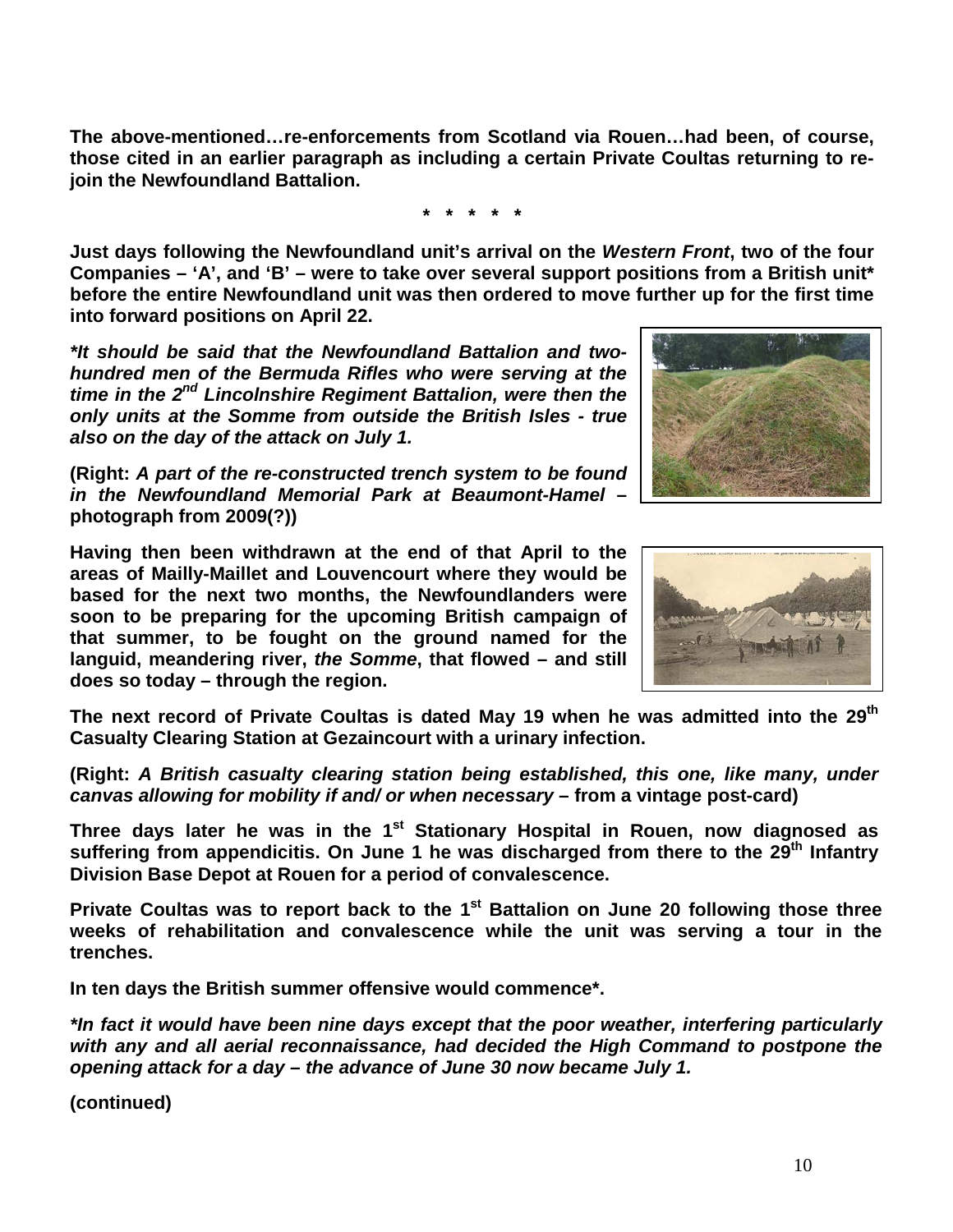**(Right:** *Beaumont-Hamel: Looking from the British lines down the hill to Y Ravine Cemetery which today stands atop part of the German front-line defences: The Danger Tree is to the right in the photograph***. – photograph taken in 2009)**

**(Right below:** *A view of Hawthorn Ridge Cemetery Number 2 in the Newfoundland Memorial Park at Beaumont-Hamel* **– photograph from 2009(?))**

**If there is one name and date in Newfoundland history which is etched in the collective once-national memory, it is that of Beaumont-Hamel on July 1 of 1916; and if any numbers are remembered, they are those of the eight-hundred who went**  *over the top* **in the third wave of the attack on that morning, and of the sixty-eight unwounded present at muster some twenty-four hours later\*.**

**(Right:** *Wounded at the Somme being transported in handcarts from the forward area for further medical attention* **– from**  *Le Miroir***)**

*\*Perhaps ironically, the majority of the Battalion's casualties was to be incurred during the advance from the third line of British trenches to the first line from where the attack proper was to be made, and while struggling through British wire laid to protect the British positions from any German attack.*

**There are other numbers of course: the fiftyseven thousand British casualties incurred in four hours on that same morning of which nineteen-thousand were recorded as having been** *killed in action* **or** *died of wounds***.** 

**It was to be the largest disaster** *ever* **in the annals of the British Army…and, perhaps just as depressing, the carnage of** *the Somme* **was to continue for the next four and a half months.**

**(Right above:** *Beaumont-Hamel is a commune, not a village\****. – photographs from 2010 and 2015)**

*\*In fact, Beaumont-Hamel was a commune – it still exists today – at the time comprising two communities: Beaumont, a village on the German side of the lines, and Hamel which was behind those of the British. No-Man's-Land, on which the Newfoundland Memorial Park lies partially today, was on land that separated Beaumont from Hamel.*